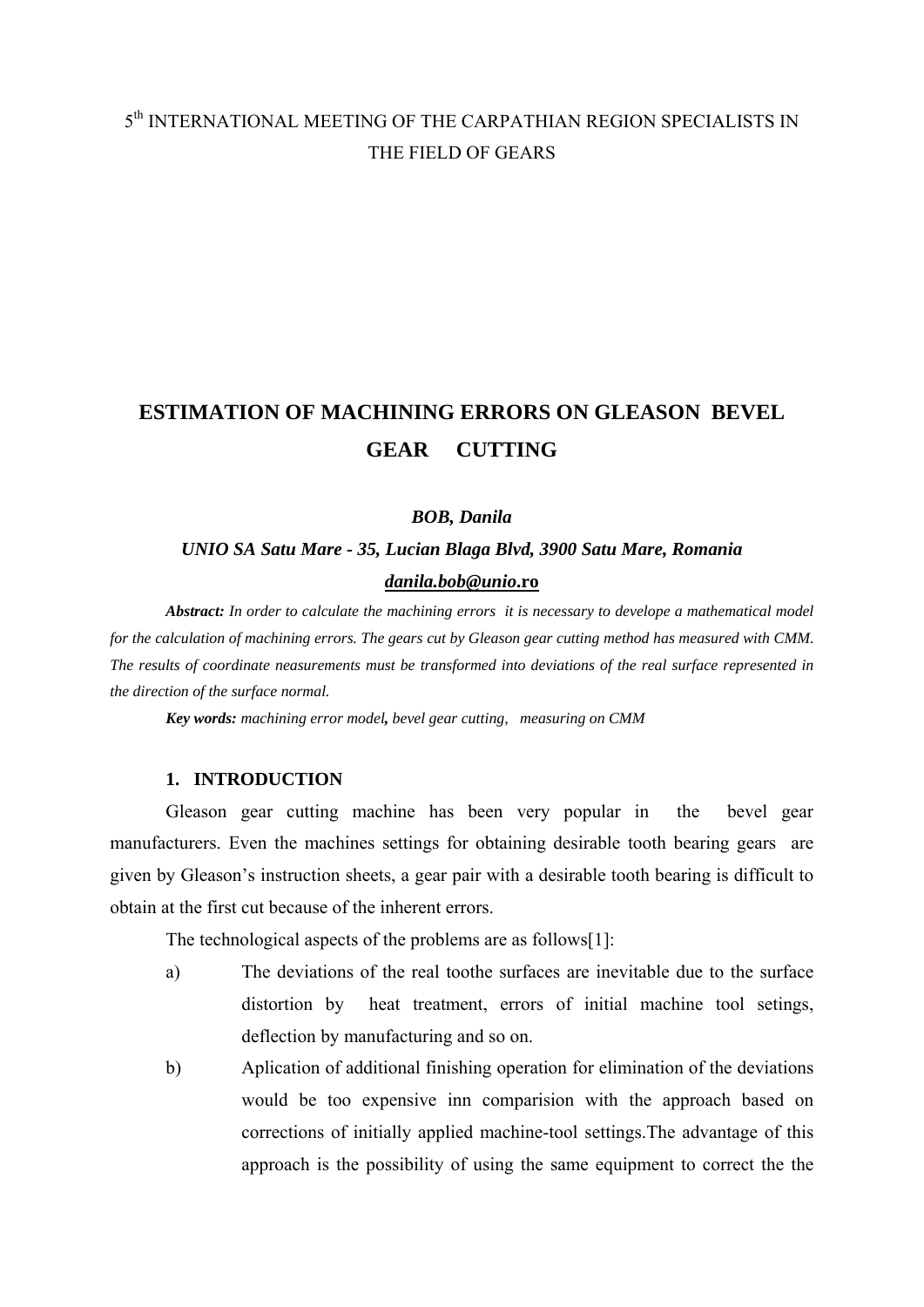deviations . The disadvantage is that the approach will be succesful only if the deviations are repetable.

- c) The coordinate maesurements must be performed with high precision, wich currently prohibits them from being performed simultaneously with the manufacturing. Therefore, the coordinate measurements are performed after manufacturing, but only the first gear of the whole gear set to be manufactured is tested.
- d) In some cases, master-gears are used and the coordinate measurements provide the informations about deviations from the master-surface for the surface being tested.This approach is considered less efectiveas compared to computerised determination of surface deviations and corrections of machine-tool settings. Minimizing the deviations of real tooth surfaces results in a reduction in the level of transmission errors that cause gear noise and vibration.

## **2. MATHEMATICAL MODEL OF THE MACHINING ERORS**

The pinion and gear tooth surface can be expressed matematically when the generation process is described according to the kinematic theory. In case of the Gleason gear cutting method, the tooth surface of the gear and of the pinion is able to see the transcription of the tool surfaces. That means that the numerical formula of the tooth surface can be expressed by the numerical formula of the tool surfaces.

#### **Generating surfaces and coordinate systems** [1,2.3]

 Fig.1 shows a head cutter that is used for the generation of Gleason's spiral bevel gears. This tool is provided with blades having straight-lined profiles. These profiles being rotated about C-C form two cones that cut both sides of the tooth. Thus the generating surface is a cone surface.

In the process of generation the followings motions are performed  $(Fig.2)$ : (1) a rotational motion of the head cutter about axis C-C, that provide the desired velocity of cutting and (2) a rotational motion of the head cutter about axis O-ag while the gear to br generated rotates about axis O-ai. This generation of gear-tooth surfaces is based on application of two tool surfaces,  $\Sigma_f$  and  $\Sigma_p$ , which generate gears 1 and 2, respectively. The generating surfaces (generating cones do not coincide; they have different cone angled,  $\Psi_c^{(f)}$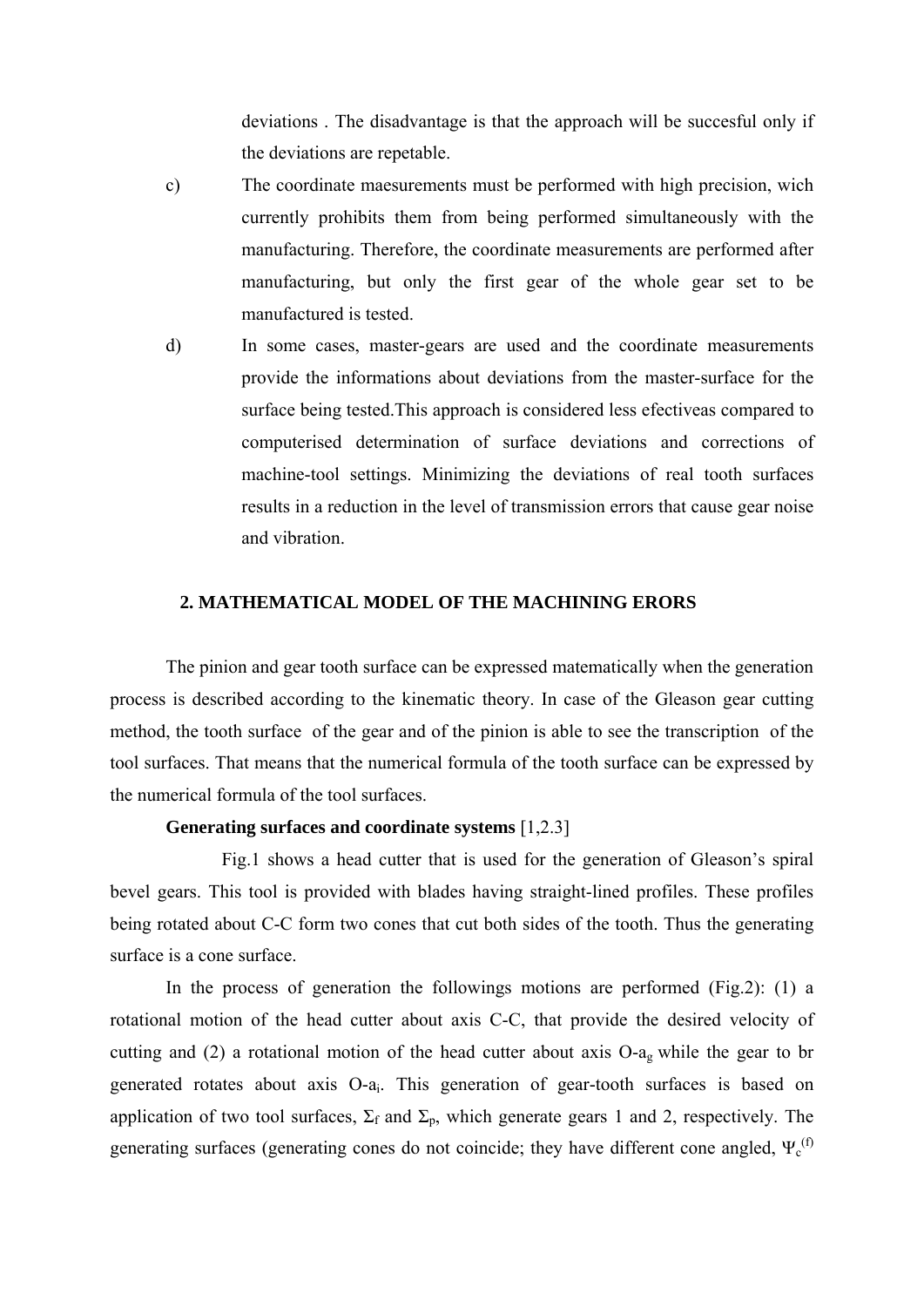and  $\Psi_c^{(p)}$  and different mean radii,  $r_c^{(f)}$  and  $r_c^{(p)}$  (Fig.1)). Special machine-tool settings,  $\Delta E_1$ and  $\Delta L_1$  must be used for the generation of the pinion.



 *Fig.1. Coordinate system [2]*



*Fig.2 Cutter axis. Generating of the gear [2].*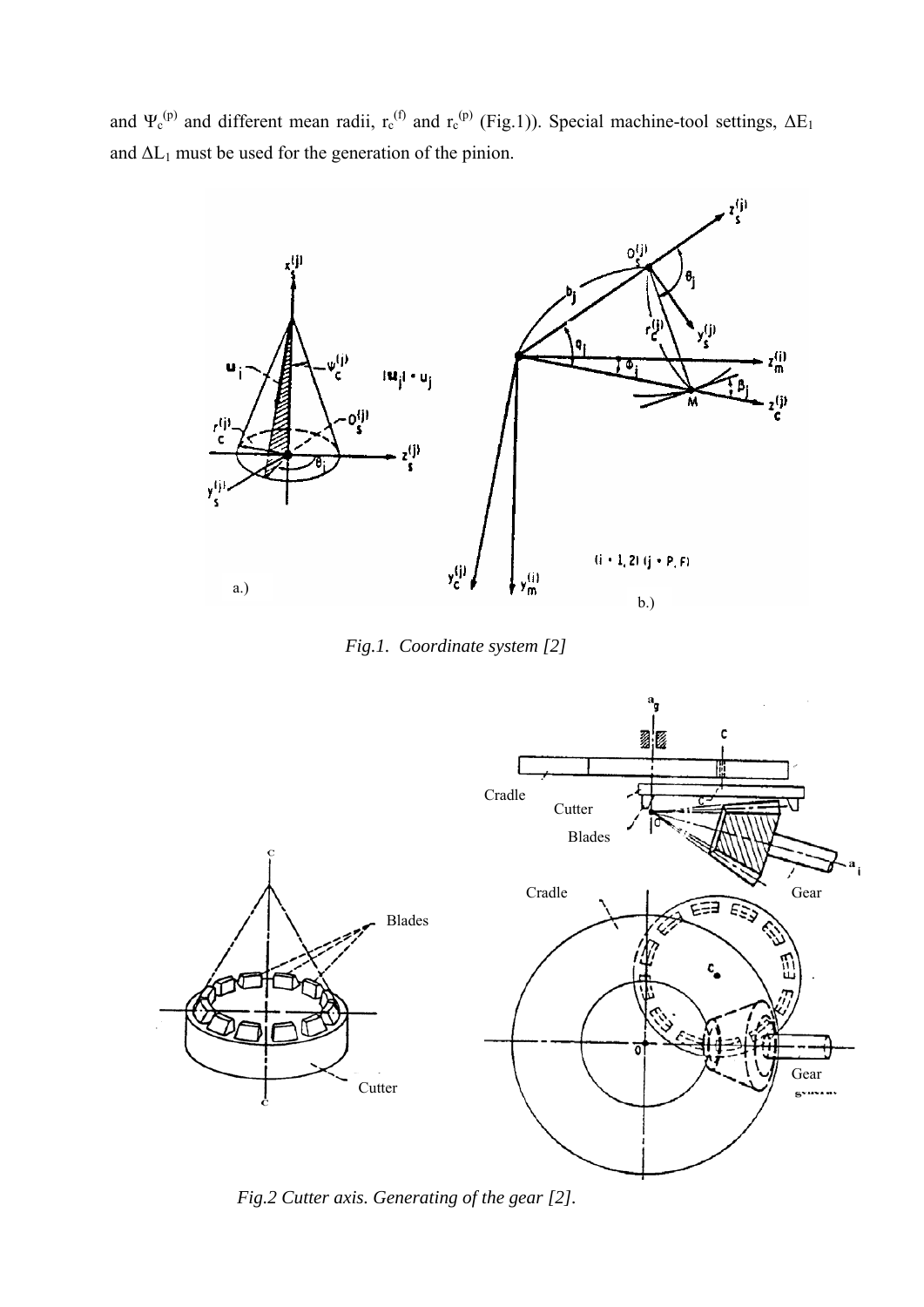Considering the generation of the gear 2 tooth surface we use the followings coordinate systems:

- (1)  $S_c^{(p)}$  which is rigidly connected to the generating surface  $\Sigma_p$  (Fig.1.b).
- (2) The fixed coordinate system  $S_m^{(2)}$ , that is rigidly connected to the frame of the cutting machine
- (3) The coordinate system  $S_2$ , which is rigidly connected to gear 2 (Fig. 3.b)



 *Fig.3. Coordinates of the gear2* 

In the process of generation, the generating surface rotatea about the  $X_m^{(2)}$  axis with angular velocity  $\Omega^{(P)}$ , while the gear blank rotates about the Z<sub>2</sub> axis with the angular velocity  $\Omega^{(2)}$ . Axes  $X_m^{(2)}$  and  $Z_2$  intersect each other and form the angle 90°+  $Y_2$ -  $\Delta_2$ , where  $\Delta_2$  is the dedendum angle for gear 2. Axis  $X_m^{(2)}$  is perpendicular to the generatrix of the root cone of gear 2. The coordinate system  $S_f$  shown in Fig.3 is rigidly connected to the housing of the gears and will be used for analysis of conditions of meshing of the gears.

Considering the generation of the pinion, we use the following coordinate systems:

- $(1)$  $S_C^{(F)}$ , that is rigidly connected to the generating surface  $\Sigma_F$
- (2)  $S_m^{(1)}$ , that is rigidly connected to the frame of the cutting machine
- (3) S<sub>1</sub>, that is rigidly connected to the pinion (gear 1) (Fig. 4)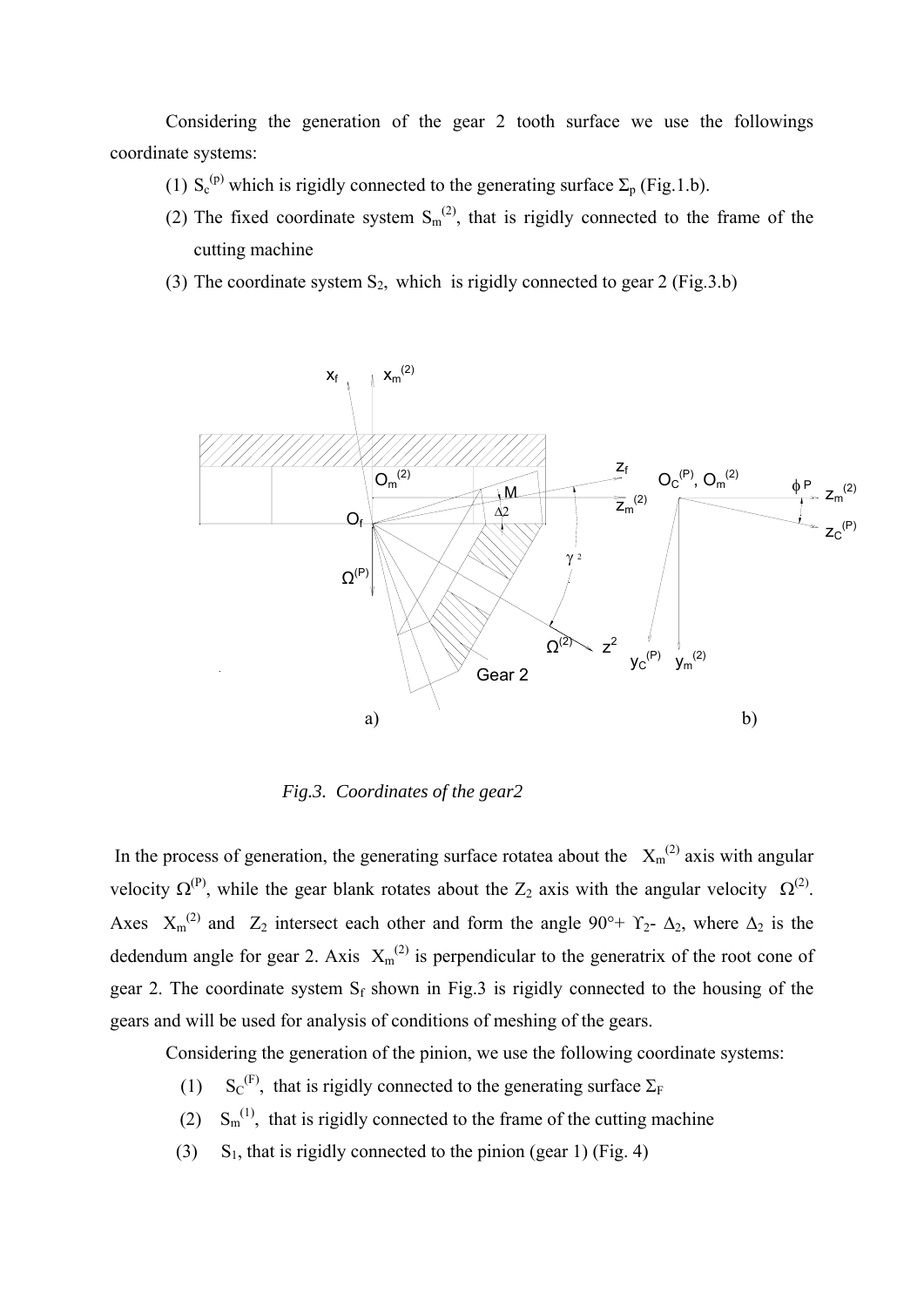

*Fig.4 Coordinate system of the pinion* 

Axes  $X_m^{(1)}$  și  $Z_1$  do not intersect but cross each other;  $\Delta E_1$  and  $\Delta L_1$  are the corrections of machine-tool settings that are used for the improvement of the meshing of the gears. In the process of generation, the generating surface rotates about the  $X_m^{(1)}$  with angular velocity  $\Omega^{(F)}$ , while the gear 1 blank rotates about the axis Z<sub>1</sub> with angular velocity  $\Omega^{(1)}$ . Axes  $X_m^{(1)}$  and  $Z_1$  form the angle 90°- $\Upsilon_1+\Delta_1$ , where  $\Delta_1$  is the dedendum angle of gear1 and axis  $X_m^{(1)}$  is perpendicular to the generatrix of the root cone of gear1.

### **Generating tool surface**

The tool surface is a cone and is represented in the coordinate system  $S_s^{(j)}$  as follows (Fig. 1.a):

$$
\begin{bmatrix}\nx_{s(j)} \\
y_{s(j)} \\
z_{s(j)} \\
1\n\end{bmatrix} = \begin{bmatrix}\nr_{c(j)} \cdot \text{ctg } \Psi_{c(j)} - u_j \cdot \cos \Psi_{c(j)} \\
u_j \cdot \sin \Psi_{c(j)} \cdot \sin \theta_j \\
u_j \cdot \sin \Psi_{c(j)} \cdot \cos \theta_j \\
1\n\end{bmatrix} + (j = F, P) \tag{1}
$$

where  $u_i$  and  $\theta_i$  are the surface coordinates..

The coordinate system  $S_c^{(j)}$  (j= F,P) is an auxiliary coordinate system that is also rigidly connected to the tool (Fig.1.b). To represent the generating surface  $\Sigma_F$  and  $\Sigma_P$  in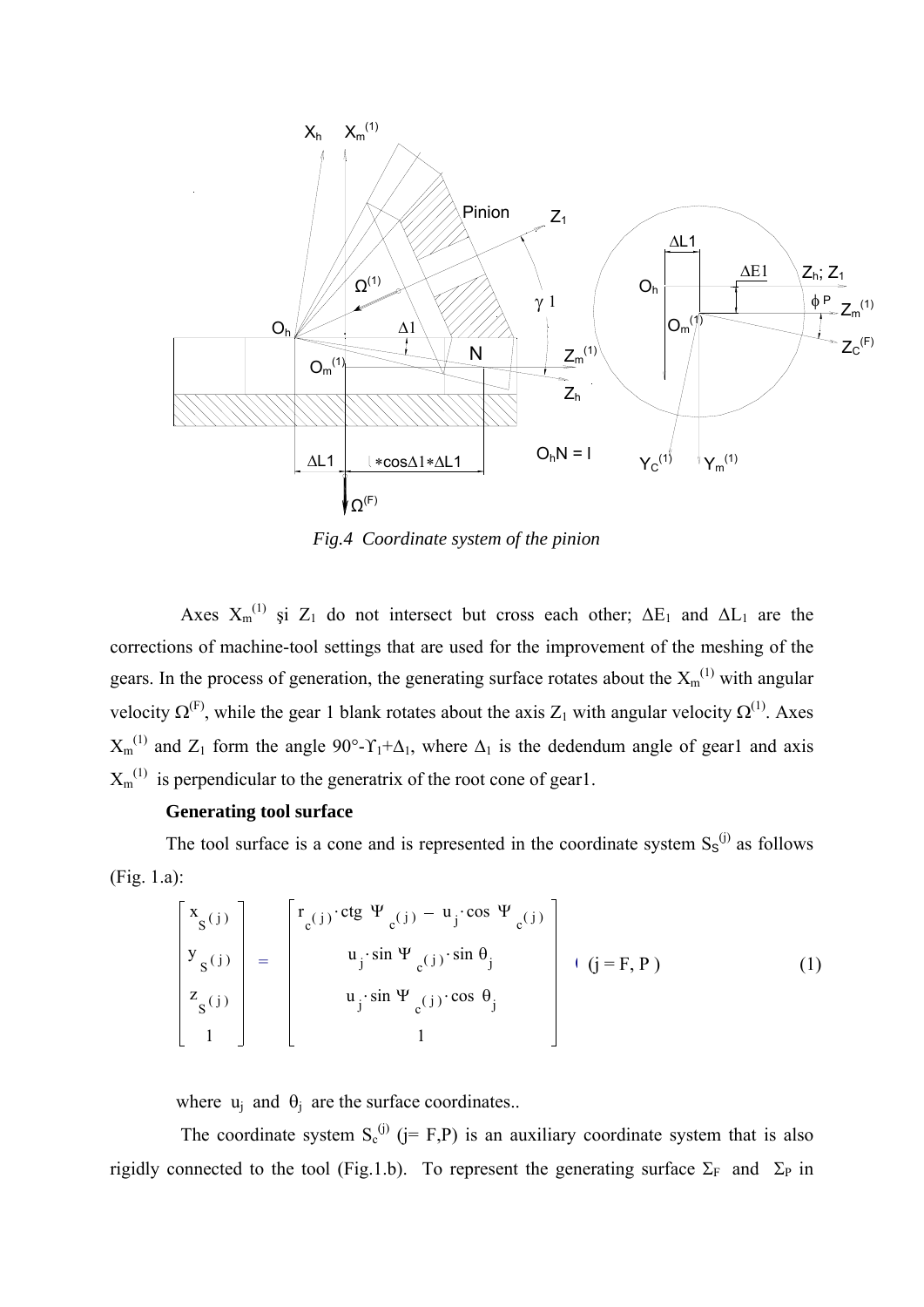coordinate system  $S_c^{(i)}$  we use the following matrix equation (a left-hand generating gear is considered):

$$
\begin{bmatrix} x_{c}(j) \\ y_{c}(j) \\ z_{c}(j) \\ z_{c}(j) \\ 1 \end{bmatrix} = \begin{bmatrix} x_{s}(j) \\ y_{s}(j) \\ z_{s}(j) \\ 1 \end{bmatrix} \cdot \begin{bmatrix} x_{s}(j) \\ y_{s}(j) \\ z_{s}(j) \\ 1 \end{bmatrix} = \begin{bmatrix} 1 & 0 & 0 & 0 \\ 0 & \cos q_{j} & -\sin q_{j} & -b_{j} \cdot \sin q_{j} \\ 0 & \sin q_{j} & \cos q_{j} & b_{j} \cdot \cos q_{j} \\ 0 & 0 & 0 & 1 \end{bmatrix} \begin{bmatrix} x_{s}(j) \\ y_{s}(j) \\ z_{s}(j) \\ 1 \end{bmatrix}
$$
(2)

Here  $b_i$  and  $q_i$  are parameters that determine the location of the tool in coordinate system  $S_C^{(j)}$ . Ecuations 3.1. and 3.2. yield:

$$
x_{c(j)} = r_{c(j)} \cdot ctg \Psi_{c(j)} - u_j \cdot cos \Psi_{c(j)}
$$
  
\n
$$
y_{c(j)} = u_j \cdot sin \Psi_{c(j)} \cdot sin (\theta_j - q_j) - b_j \cdot sin q_j
$$
  
\n
$$
z_{c(j)} = u_j \cdot sin \Psi_{c(j)} \cdot cos (\theta_j - q_j) + b_j \cdot cos q_j
$$
\n(3)

where  $j = (F,P)$ .

The unit normal to the generating surface  $\Sigma_i$  (j=F;P) is represented by:

$$
\mathbf{n}_{c}(j) = \frac{\mathbf{N}_{c}(j)}{\left|\mathbf{N}_{c}(j)\right|} \quad \text{where} \quad \mathbf{N}_{c}(j) = \frac{d}{d\theta_{j}}\mathbf{r}_{c}(j) \times \frac{d}{d\mathbf{u}_{j}}\mathbf{r}_{c}(j) \tag{4}
$$

Using ecuations (3.3) și (3.4.) ( provided  $u_j \sin \Psi_c^{(j)} \neq 0$ ) we obtain:

$$
n_{c}(j) = \sin\Psi_{c}(j)\dot{q}(j) + \cos\Psi_{c}(j)\dot{q}\sin(\theta_j - \theta_j)\dot{q}(j) + \cos(\theta_j - \theta_j)\dot{q}(j)
$$
(5)

#### **Estimation method of the machining errors**

 The tooth surface can be expressed mathematically as explained in the previous chapter using variable parameters u and θ. This tooth surface equation, machining errors such as cutting errors, wear of cutter head, heat treatment distortions, etc. are included.

 Generally the tooth surface is represented as follows, using constant machine settings, in order to eliminate the machining errors, values  $C_1$  to  $C_n$  respectively [4]: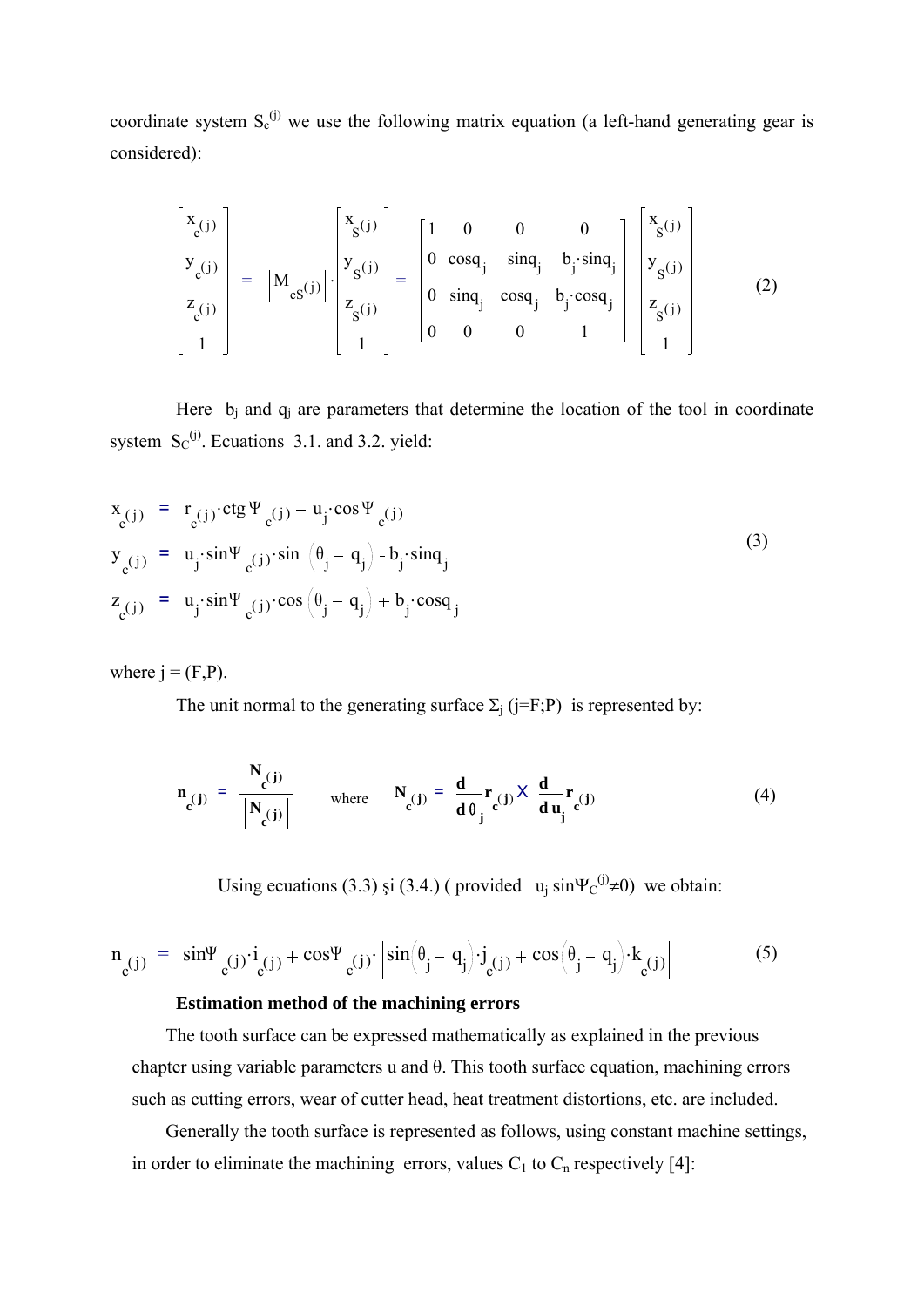$$
\mathbf{X}(u,\theta; C_1 + \Delta C_1, C_2 + \Delta C_2, \ldots, C_n + \Delta C_n). \tag{6}
$$

where  $\Delta C_1$ ,  $\Delta C_2$ , ...,  $\Delta C_n$  indicates small different value from the given value by summary of each machine settings respectively:

 Next the tooth surface selected arbitrary is measured by CMM. The equation (6) is represented as follows by measured point clouds **M** on the tooth surface:

$$
\mathbf{M} = \mathbf{X}(\mathbf{u}, \theta; \mathbf{C}_1, \mathbf{C}_2, \dots, \mathbf{C}_n) + \frac{\partial X}{\partial C_1} \Delta C_1 + \frac{\partial X}{\partial C_2} \Delta C_2 + \dots + \frac{\partial X}{\partial C_n} \Delta C_n \tag{7}
$$

By the transposition of matrix **X,** following is represented:

 $M - X = \frac{G}{2C} \Delta C_n$ 

∂

*n*

*C*

*C*

$$
\mathbf{M} - \mathbf{X}(u, \theta; C_1, C_2, ..., C_n) = \frac{\partial X}{\partial C_1} \Delta C_1 + \frac{\partial X}{\partial C_2} \Delta C_2 + ... + \frac{\partial X}{\partial C_n} \Delta C_n
$$
(8)

As the different values from summary,  $\Delta C_1$ ,  $\Delta C_2$ , ...,  $\Delta C_n$  are very small and the relationship of each is independent and linear each other, the equation (8) can be represented as follows by the method of superposition:

$$
M - X = \frac{\partial X}{\partial C_1} \Delta C_1 \qquad \Delta C_2 = \Delta C_3 = \dots = \Delta C_n = 0
$$
  
\n
$$
M - X = \frac{\partial X}{\partial C_2} \Delta C_2 \qquad \Delta C_1 = \Delta C_3 = \dots = \Delta C_n = 0
$$
  
\n
$$
M - X = \frac{\partial X}{\partial C_2} \Delta C_n \qquad \Delta C_1 = \Delta C_2 = \dots = \Delta C_{n-1} = 0
$$
  
\n(9)

The different value 
$$
\Delta C_j
$$
 at j turn can be calculated by each measured point data which  
construct the clouds **M** in the equation (9). In practice, however, each different value at j turn  
is not always equal, that is there is dispersion in the different values. Therefore firstly, in the  
cequation about  $C_j$  in the equation (9), calculate the  $\Delta C_j$  which minimize the sum of the  
square of each residual and standard deviation at the calculation of j turn. Lastly find out the  
parameter  $C_j$  which shows the smallest standard deviation among each parameter and estimate  
the real machine setting parameter as  $C_k+\Delta C_k$ . In this case, the theoretical tooth surface  
 $\mathbf{X}(u,\theta; C_1, C_2, ..., C_k+\Delta C_k, ..., C_n)$  is the best fitted the measured points clouds **M**. And  
continuing the same way on the remaining n-1 equations, find out the real machine setting  
parameter which shows the minimum standard deviation by utilizing the founded real